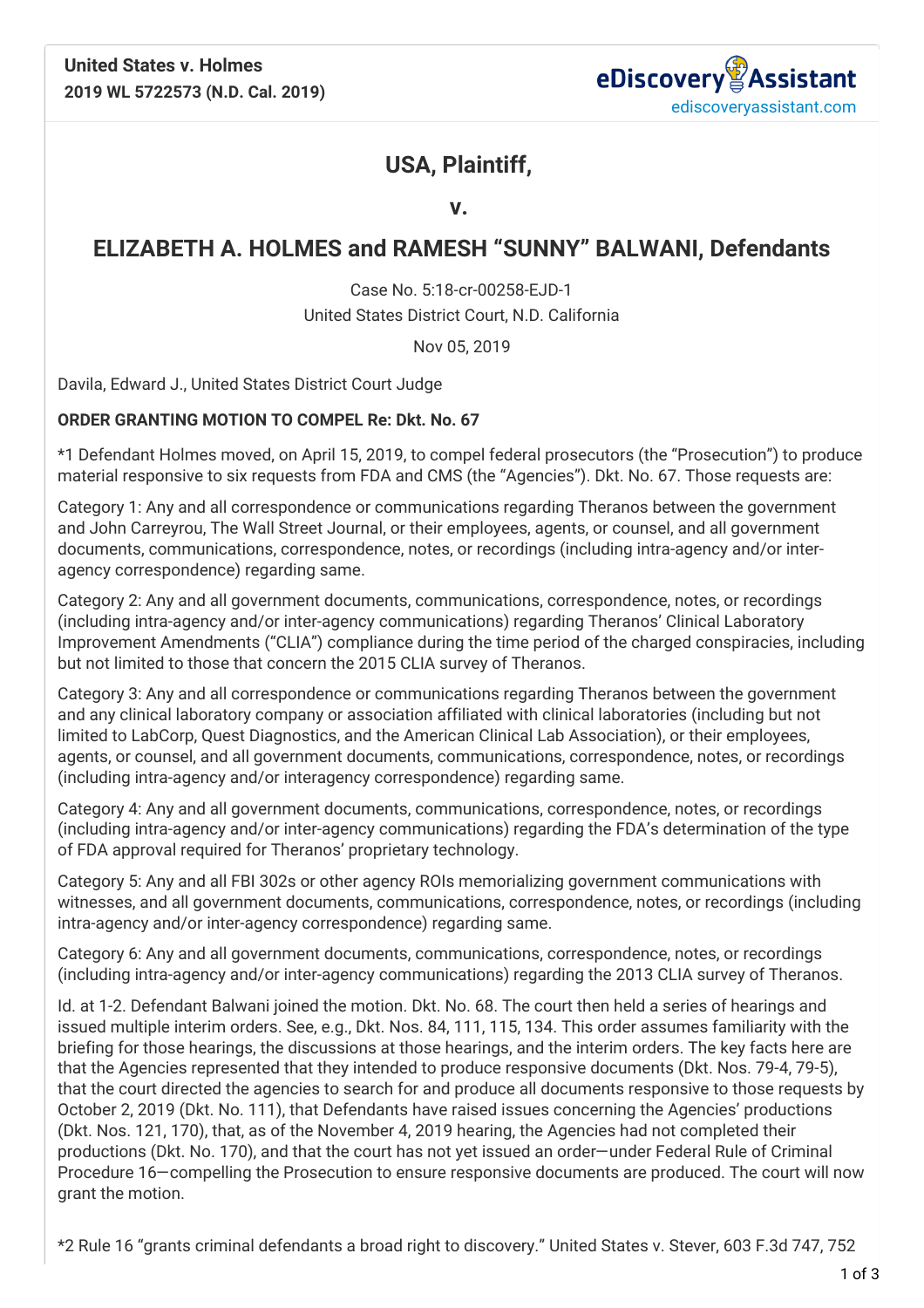(9th Cir. 2010). The government must disclose documents within its "possession, custody, or control" that are "material to preparing the defense." Fed. R. Crim. P. 16(a)(1)(E)(i). Under Ninth Circuit case law, prosecutors have possession of discoverable material where they have knowledge of and access to the documents, even if those documents are physically held by other government agencies. United States v. Santiago, 46 F.3d 885, 893-94 (9th Cir. 1995). An agency's participation in an investigation is sufficient, but not necessary, to establish that prosecutors have access to the agency's information. Id. at 893; see also United States v. W. R. Grace, 401 F. Supp. 2d 1069, 1078 (D. Mont. 2005) ("The prosecution is in possession of information held by any government agency provided the prosecution has knowledge of and access to the information. This is so regardless of whether the agency holding the information participated in the investigation." (citation omitted)).

The Prosecution does not oppose Defendants obtaining the sought-after documents, but it argues that it cannot be compelled to produce the documents under Rule 16 because it lacks access. See, e.g., Dkt. No. 170 at 1-2. The court disagrees. Even though the Agencies are not part of DOJ, the Prosecution's involvement with the Agencies' discovery efforts reveals a relationship that includes significant access, communication and assistance, such as CMS's use of DOJ's Litigation Technology Service Center. This cooperative relationship moves the Prosecution closer to privity of knowledge and control of the information sought. The Prosecution's access to the requested documents is further shown through its dealings with the Agencies prior to the filing of this motion. The Prosecution requested both "non-public" "[r]ecords and files maintained or created by the [FDA] concerning Theranos," and interviews with FDA employees about their interactions with Theranos. Dkt. No. 67-8. FDA granted these requests. Dkt. No. 67-9. The Prosecution has already produced a significant number of FDA and CMS documents that it may offer at trial. And, the Prosecution issued litigation hold notices for this case to the Agencies. Dkt. No. 67-10. The Prosecution directed the Agencies, "You must take affirmative steps to ensure that all employees subject to the litigation hold understand and comply with the litigation hold, and provide employees further instruction, direction, and oversight." Id. at 3 (citation omitted). The court finds that the Prosecution has knowledge of and access to the at-issue documents. The court orders the Prosecution to produce the documents discussed below as part of their Rule 16 obligation, and to assist the Agencies however possible to ensure the timely production of documents.

The court now turns to the alleged deficiencies in the Agencies' productions. First, Defendants have raised concerns as to the Agencies' preservation efforts. As to FDA, Defendants contend that over 1000 emails from a single witness have been produced as fragmentary documents—i.e, that the produced emails omit portions of the original email, such as the "to," or "from," or the body fields. They contend that this fragmentation could indicate that the emails have been deleted and subsequently restored. FDA represented to the court that it has no reason to believe that the emails were destroyed, but rather that its initial investigation suggests that the emails were somehow corrupted. Defendants also contend that CMS and FDA have failed to produce some hardcopy documents. CMS stated that it is "following up" on this issue. Dkt. No. 170 at 4-5. The court orders that the Agencies shall continue their investigations of these issues and shall disclose the procedures and results of their investigations to the parties no later than November 26, 2019.

\*3 Defendants complain that FDA failed to run certain search terms that they contend are responsive to the six requests. The court orders that FDA shall run searches of all of its custodians' documents using the following terms: "LDT", "Laboratory Developed Test", "Theranos", "fingerstick" or "finger stick", and "nanotainer". FDA shall produce any responsive documents returned by these searches.

Defendants point out that the court initially ordered the Agencies to complete their document productions by October 2, 2019 and extended the deadline to October 25, 2019, but neither agency has completed their production. The court orders the Agencies and the Prosecution to complete the production of documents by December 31, 2019.

Finally, the court orders the Agencies, the Prosecution, and Defendants to meet and confer on the above issues, and other discovery related matters. The topics of their conference(s) shall include, but are not limited to, the following: (a) whether the Agencies have or will produce employee text messages, (b) any deficiencies in FDA's production that are attributable to FDA's instruction to employees to manually search for responsive documents instead of forensically searching for, collecting, and reviewing documents, (c) the terms the